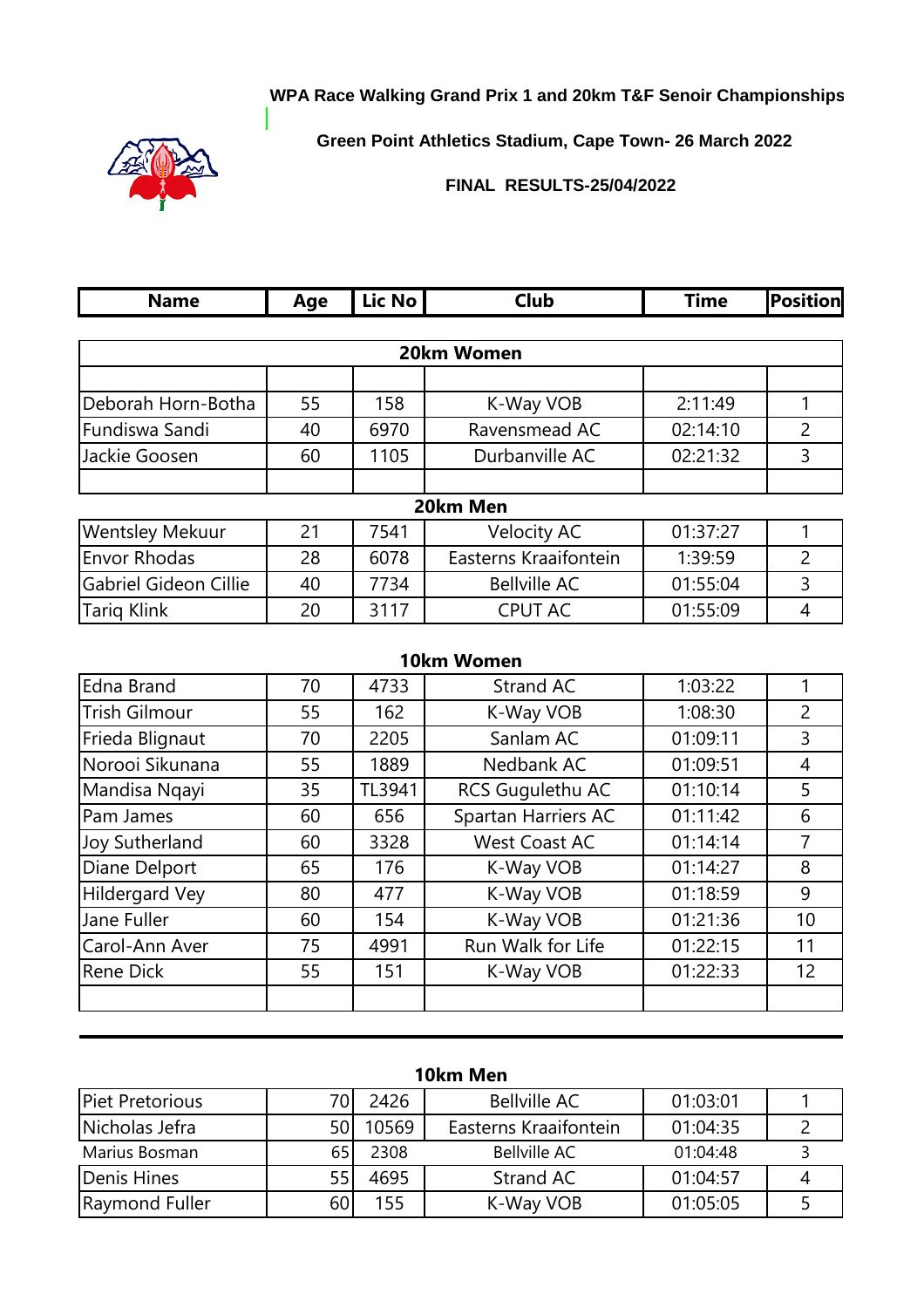| 57<br>700<br><b>Holton Donson</b><br>01:11:46<br>Spartan Harriers AC | 01.05.45 | Spartan Harriers AC | 687  | 50 | Reon Jacobs       |
|----------------------------------------------------------------------|----------|---------------------|------|----|-------------------|
|                                                                      |          |                     |      |    |                   |
|                                                                      | 01:21:41 | Run Walk For Life   | 4990 |    | <b>Brian Aver</b> |

## **5km Girls/Women**

| $\sim$<br>$\cdot$<br>kettlewell<br>.harlotte<br>к | 70 | <b>VOB</b><br>.-Wav<br>יי | $\sim$<br>דו<br>00<br>۱∙⊿<br><br>. |  |
|---------------------------------------------------|----|---------------------------|------------------------------------|--|
|                                                   |    |                           |                                    |  |